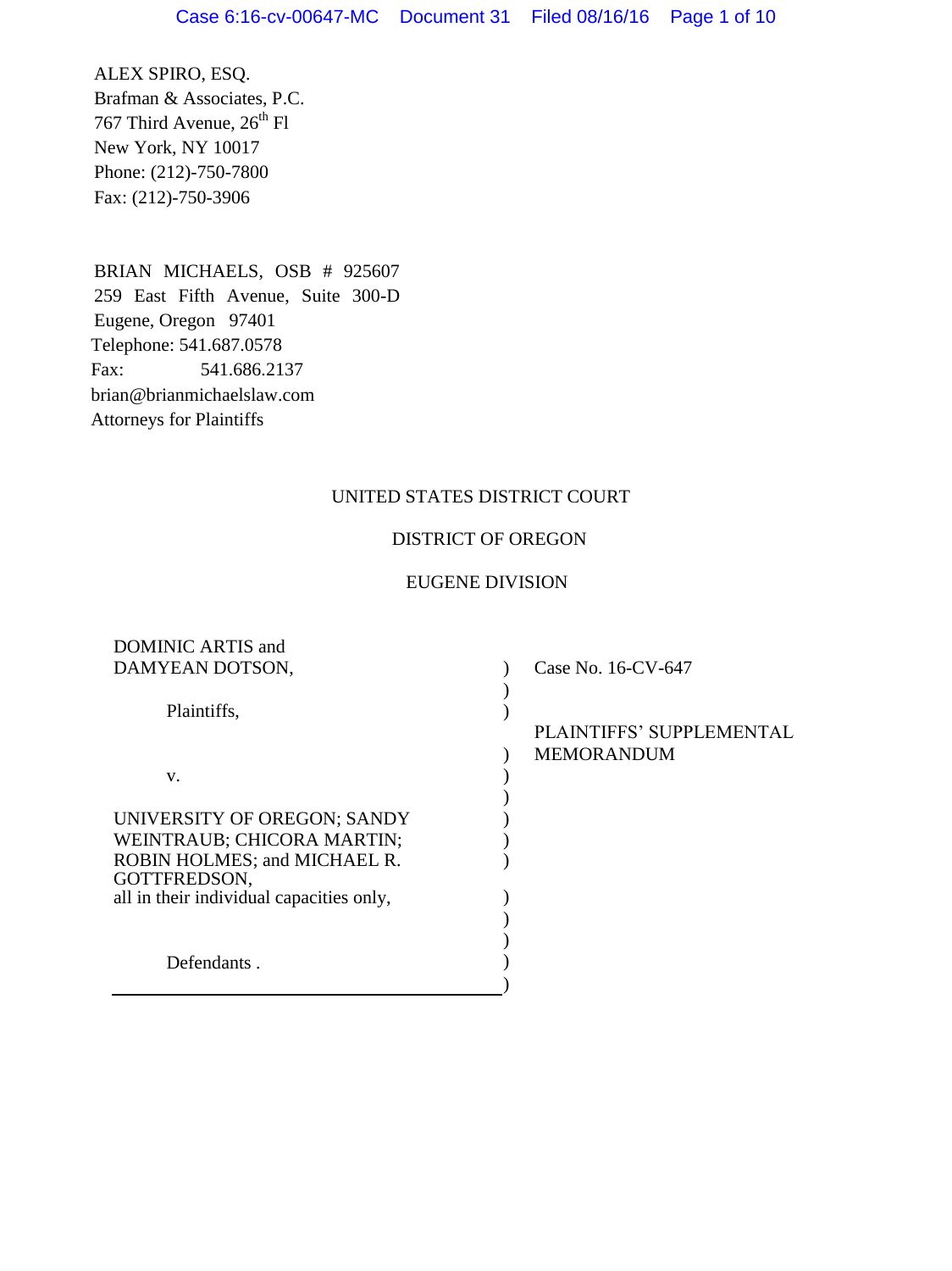### **INTRODUCTION**

On August 9, 2016, this Court heard oral argument on defendant's motion to dismiss in Austin et al, v University of Oregon et al, Case No. 6:16-CV-00647-MC. Initially, I thank the Court for allowing me to participate remotely, despite every effort to be present, and further thank the Court for the opportunity of a written response.

Echoing co-counsel's arguments, not all facts were available to Plaintiffs at the pleading stage, largely due to the secrecy within which universities operate. However, at this stage there are sufficient facts pleaded to meet the standards articulated in Doe v. Columbia, 2016 U.S. App. LEXIS 13773 (2d Cir. N.Y., July 29 2016), and applicable federal law. By allowing this suit to move forward, Plaintiffs will be able to undertake the necessary discovery to later prove the counts in their complaint. Specifically, Plaintiffs have stated a claim sufficient under federal law<sup>1</sup> because, **first,** Plaintiffs have a recognized property interest in their status as admitted University students, on scholarship, in good standing; **second,** Defendants deprived Plaintiffs of the due process to which they were lawfully entitled; and **third,** the lack of information makes this case appropriate to proceed to discovery.

## **ARGUMENT**

# **I.**

## **The Plaintiffs Have a Property and Liberty Interest in Their Education Coupled With Their Scholarship and Its Benefits.**

Due to the recent vintage of the "Dear Colleague" letter that sparked schools'

undertaking this process which they clearly are unequipped to handle, few federal courts have

had an opportunity to interpret its devastating consequences.<sup>2</sup> Indeed, it may take the prominent

 $\overline{a}$ 

<sup>&</sup>lt;sup>1</sup> We believe there to be little doubt that the complaint sufficiently pleads Title IX and statutory claims and thus we focus primarily on the due process argument.

<sup>&</sup>lt;sup>2</sup> In October 2010, the Office of Civil Rights issued a "Dear Colleague" letter on sexual harassment, thereby only allowing a few courts to weigh in on the issue since that time.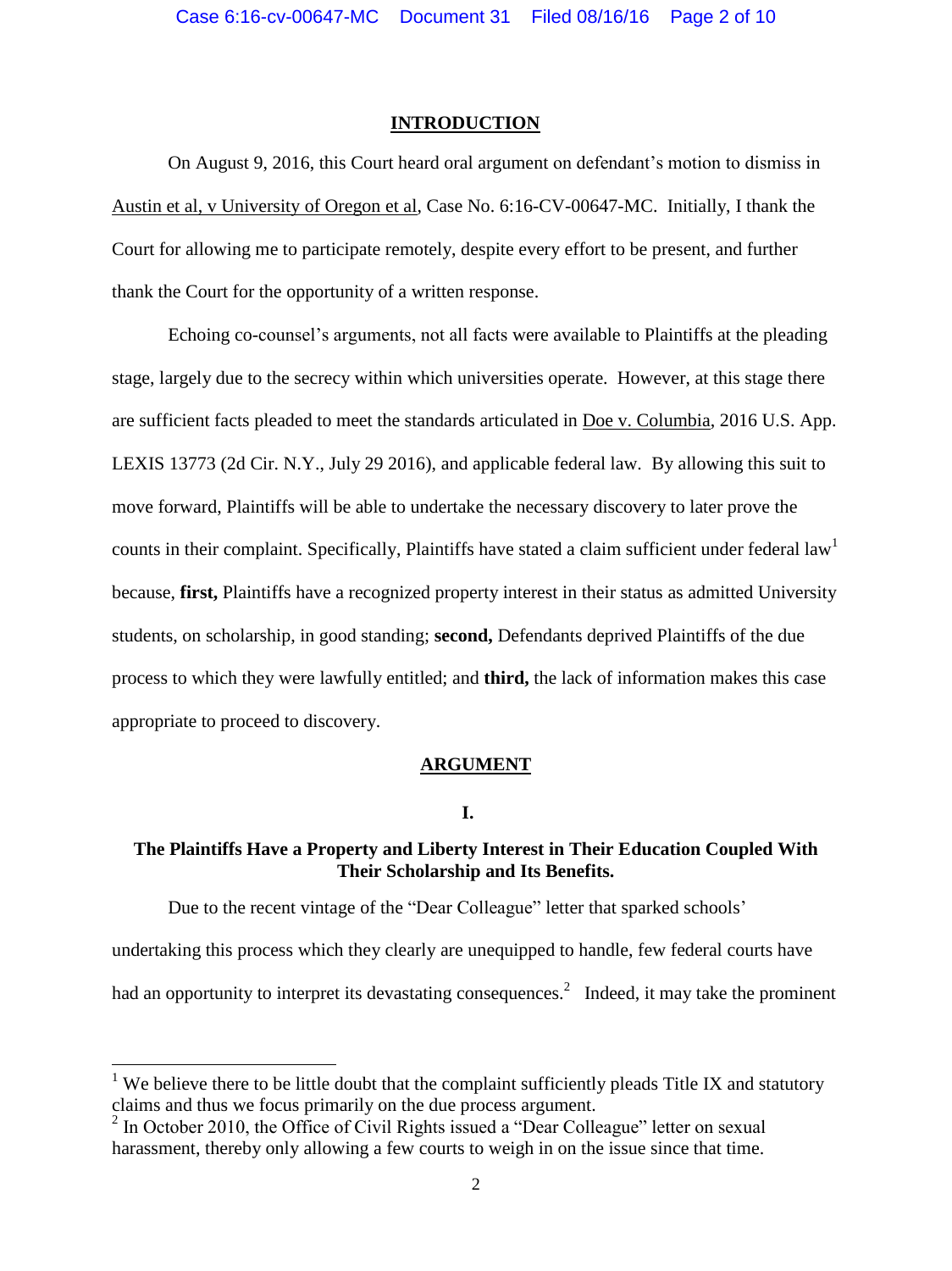### Case 6:16-cv-00647-MC Document 31 Filed 08/16/16 Page 3 of 10

student athlete, whose livelihood is so tied to his ability to proceed at school, to garner enough interest for the issues to be explored and fully litigated.

Plaintiffs, who were playing and working for the University, had a tangible property interest inherent in their scholarship, with financial benefits and a likely NBA career well within their grasps.<sup>3</sup> It included the price and benefit of four  $(4)$  years of higher education, room, board, including all meals, access to facilities and programs, along with medical treatment, and a stipend. Accordingly, these tangible benefits amount to as much a property interest as the medical residency identified in Stretten v. Wadesworth Veterans Hospital, 537 F2d 361 (9th Cir. 1976). Indeed, there are more medical residents working for a university than the five (5) starting players of the University's basketball team. The prestige of this University promises at least a possibility of securing a career in the chosen field as a medical residency.<sup>4</sup> The privilege of being a starting player at the University created a pathway to a multi-million dollar career in the NBA.

Furthermore, the argument that the student who finds himself excelling at physics, or the cello, might have a similar future-based interest proves unpersuasive. Students who excel at the arts or sciences are viewed differently. Schools consider different admissions factors, vary students' scholarships, while, more importantly, the success of these students in an ultimate career is more speculative than these three students who have the specific and rare opportunity to

 $3$  By way of background, college athletes' property and liberty rights in continuing their education has evolved from the seminal 5th Circuit case of Dixon v. Alabama State Board of Education, 294 F.2d 150 (5th Cir. 1961), which recognized that substantive right at a critical and profound time. Without equating the emerging crusade against male students on college campuses with the far greater plight African Americans have faced in this county, there are certain parallels that bear emphasis. Put simply, just as in Dixon, the boys had a right to remain at a public institution of higher learning where they were students of good standing. <sup>4</sup> In 2015, The University of Oregon was ranked the nation's number two (2) seeded college basketball team in the PAC 10. http://www.espn.com/mens-collegebasketball/conferences/standings/\_/id/21/year/2015/pac-12-conference. Last visited August 11, 2016.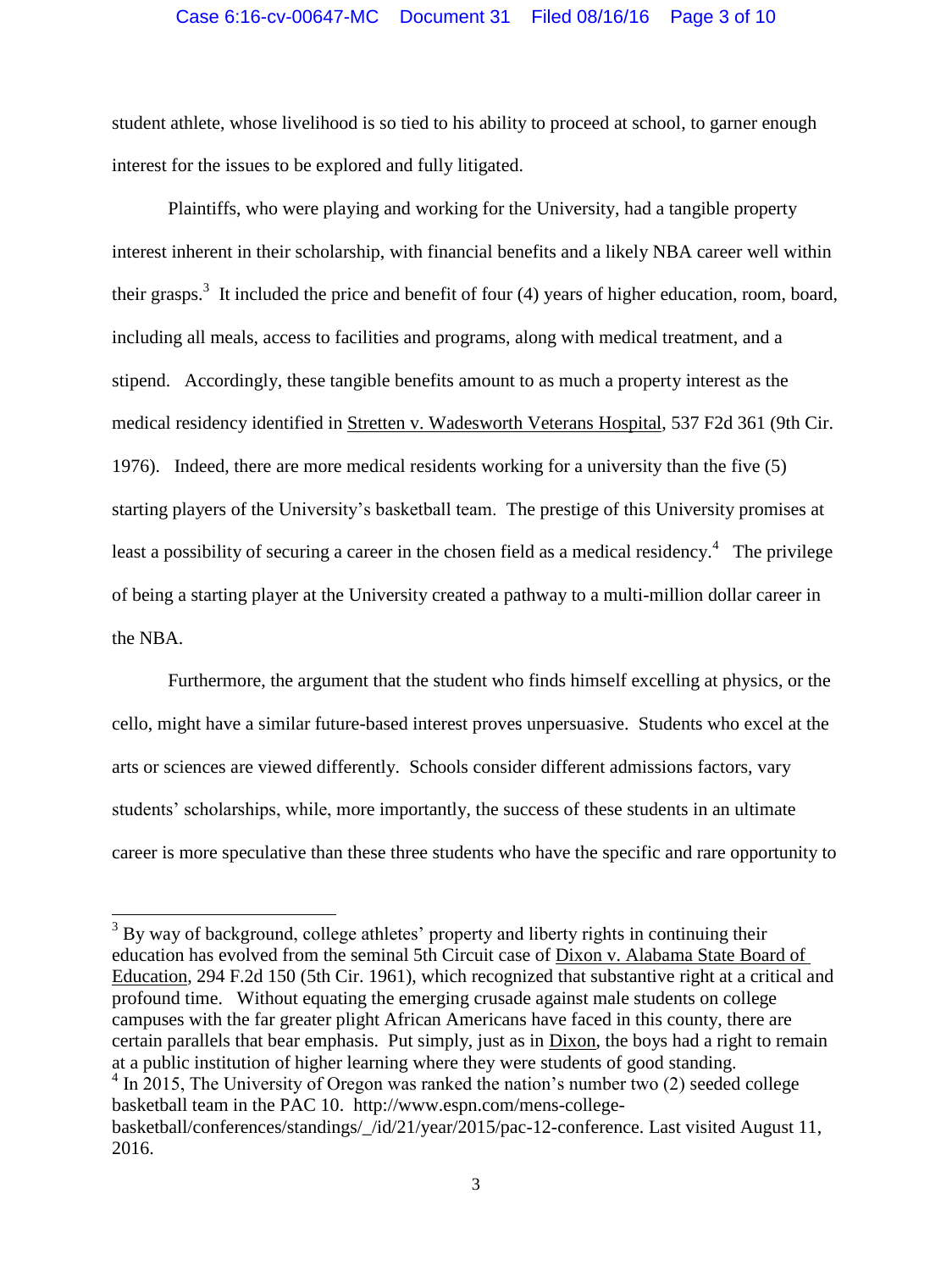#### Case 6:16-cv-00647-MC Document 31 Filed 08/16/16 Page 4 of 10

be three (3) of only five (5) starting players on the basketball team. Such selection by the university is tantamount to acknowledging a professional career. These boys' scholarships ensure their livelihood after college.

In closing on this subject, as an attorney for the NBA who has represented a great number of players and had the opportunity to be around the league, I have witnessed the dedication that players possess to excel in this athletic career choice. Without doubt, their dreams of entering the NBA advanced considerably through this scholarship, bringing those dreams for these boys well within arm's reach. To deny the rare accolade of a scholarship as a property interest is at best disingenuous and to further snatch that dream away without any due process is devastating. These actions demand that these boys be enabled uncover and discover what processes, investigations, and reasonings the University undertook before eviscerating the careers they prepared for their whole lives to achieve.

## **II.**

# **The Defendants Deprived Plaintiffs of Their Liberty and Property Interests by Subjecting Them to a Fundamentally Unfair Proceeding.**

The boys' attorneys sought to ensure a fair hearing from the University, repeatedly requesting to subpoena witnesses and other safeguards. Rather than providing such equitable process, the University left the boys no choice but to acquiesce to the administrative panel with the illusory promise of no expulsion. The fact remains, as pleaded in the complaint, that the boys were not given a fair opportunity to be heard before their *de facto* expulsion.

Initially, it is worth looking at the bigger picture of three (3) inner-city black, fatherless teenagers showing up at the University with the chance to succeed in the nation's number two (2) seeded college basketball team. Seated across the table from these boys are prominent, middleaged, Caucasian administrators who have defamed them publicly before **any** process, let alone

4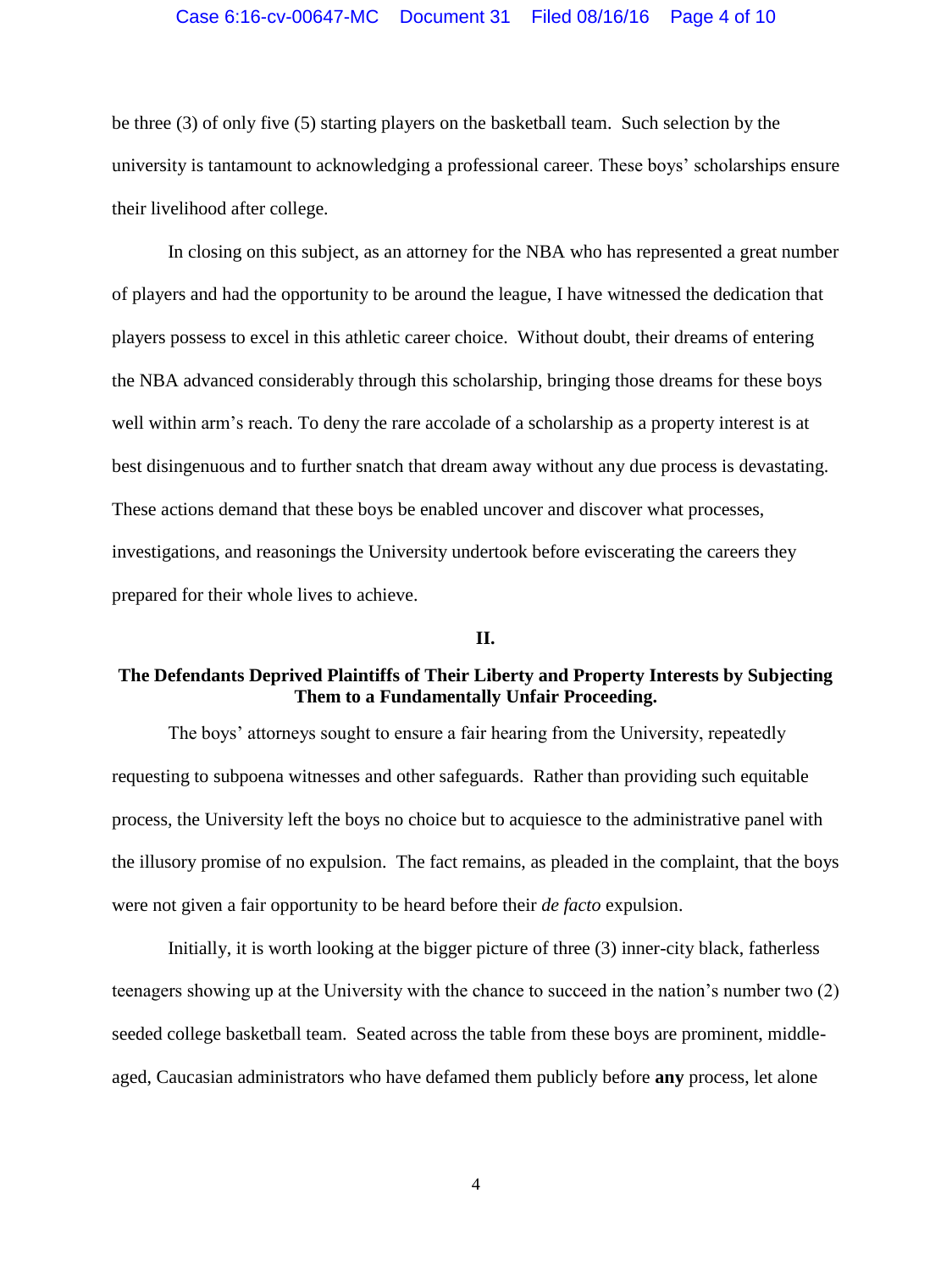#### Case 6:16-cv-00647-MC Document 31 Filed 08/16/16 Page 5 of 10

the legally required process that was due. It is not that this singular, albeit significant, fact proves a conspiracy, direct animus, or anything close, but it does make one wonder.

This dichotomy is well illustrated and documented in this case, where the boys were given no choice but to settle after three weeks of deficient negotiations. This culminated in Mr. Austin finally signing the "special choice form" on June 3, 2014. The series of events leading up to June 3, 2014 between the University and the boys are outlined below because counsel for the University presented this Court with a narrative so incomplete and misleading, it simply necessitates a response.

On May 13, 2014, Laura Fine, counsel for Brandon Austin, emailed the University of Oregon requested a hearing that complied with the requirements of ORS 351.088 and ORS 183.413 - .497 and.502" (The "contested case" requirements). Ms. Fine noted that to be consistent with the statute, procedures must include: (a) representation by counsel (ORS 183.417(1)); (b) testimony of witnesses under oath (ORS 183.417(7)); (c) depositions (ORS 183.425); (d) issuance of subpoenas on behalf of a party (ORS 183.440); (e) cross-examination of witnesses (ORS 183.450(3)); and (f) judicial review (ORS 183.480).<sup>5</sup>

That same day, on behalf of Mr. Artis, attorney Greg Veralrud wrote to the University requesting issuance of a long list of *subpoenas duces tecum* with an explanation as to why they were imperative.<sup>6</sup> On May 22, Veralrud wrote to the University to begin settlement talks and asked, "Has the university subpoenaed those witnesses set forth in my request last week? If not, will it be done if we go forward?"<sup>7</sup>

On May 23, counsel to the University, Doug Park, emailed a proposal that began, "If the accused students (Dominic, Austin and Damyean) all agree to waive the panel hearing currently

<sup>5</sup> See Exhibit A.

<sup>6</sup> See Exhibit B.

<sup>7</sup> See Exhibit C.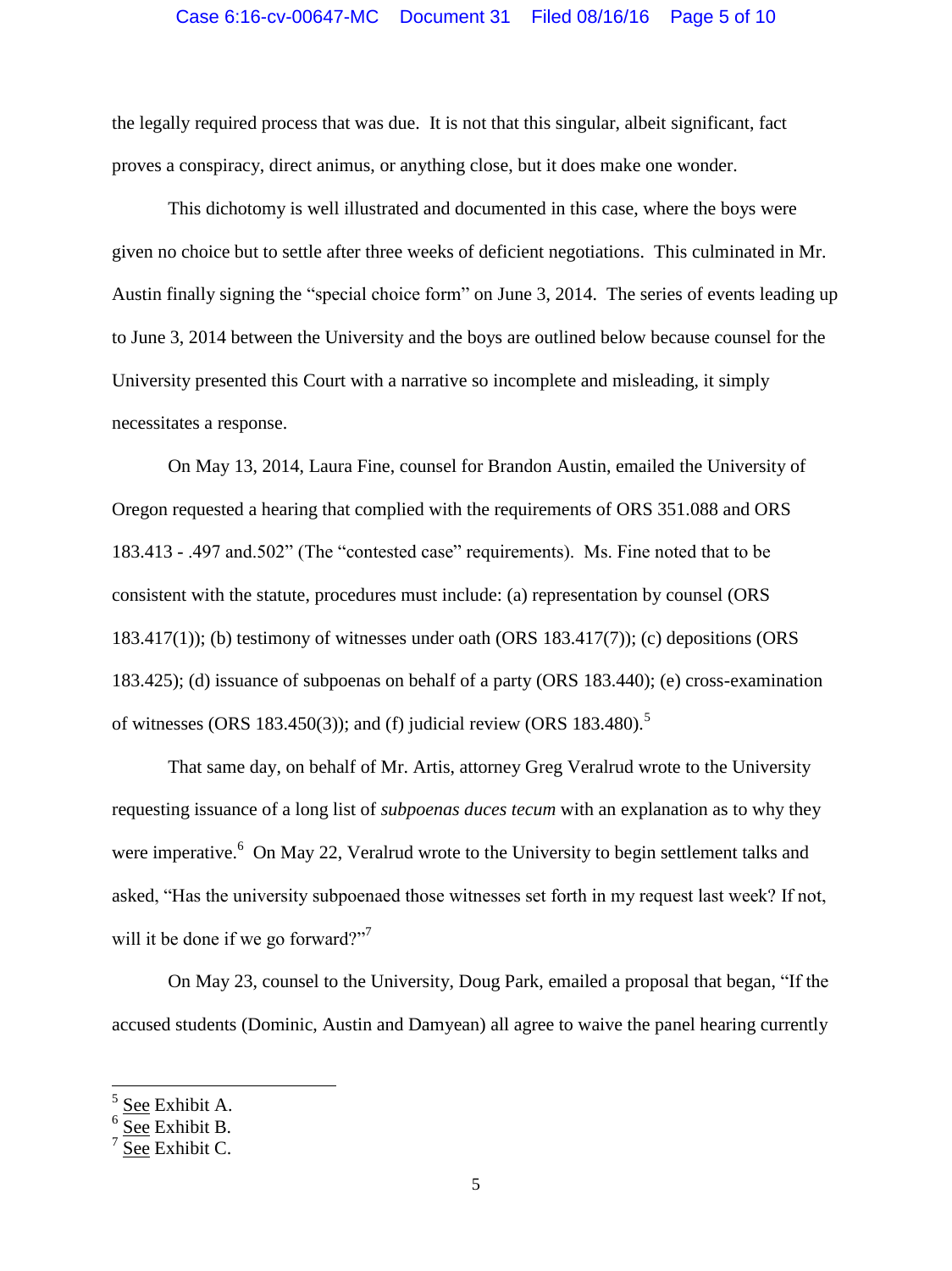set for May 30 and instead submit their cases to an administrative conference, the UO will agree to the following."<sup>8</sup> Ms. Fine immediately responded: "On May 13, I sent you a letter requesting a contested case hearing for Brandon Austin. I supplemented that request with additional justifications on May 15. Notwithstanding the fact that we are engaged in settlement negotiations, can you provide a response to my request?" Park responded: "...[i]f the case proceeds through a panel hearing, the procedures used at the hearing will be those outlined in the "panel hearings" sections of the student conduct code: OAR 571 Division 21. Those administrative rules were properly passed through the formal rulemaking procedures contained in ORS Chap. 183 and are therefore presumptively valid. The panel hearings rules outlined in the student conduct code are not identical to the contested case hearing rules outlined in OAR Chap. 183, although they are similar."<sup>10</sup> Fine's response included, "You may have never issued subpoenas before, but the law contemplates it and the fact that you haven't done it before is not a justification for failing to do it now. Without compelling attendance of our witnesses, our clients will be denied a fair hearing."<sup>11</sup>

On May 26, Mr. Veralrud emailed Park, noting that he was objecting to the hearings on behalf of all three students and emphasizing his continued request that the University exercise its subpoena power: "…[] I presume the University retains that power while an accused has none because the university is expected to proceed in fairness and is expected to put all reasonably relevant evidence in front of the factfinder $[.]^{12}$  Absent any indication that Mr. Park would exercise his subpoena power, Mr. Veralrud subsequently emailed Mr. Sandy Weintaub, Director of Student Conduct and Community Standards at the University. He stated, "As you may be

<sup>&</sup>lt;sup>8</sup> See Exhibit D.

 $\frac{9}{\underline{\text{Id}}.}$ 

 $^{10}$  Id.

 $^{11}$  Id.

 $12$  See Exhibit E.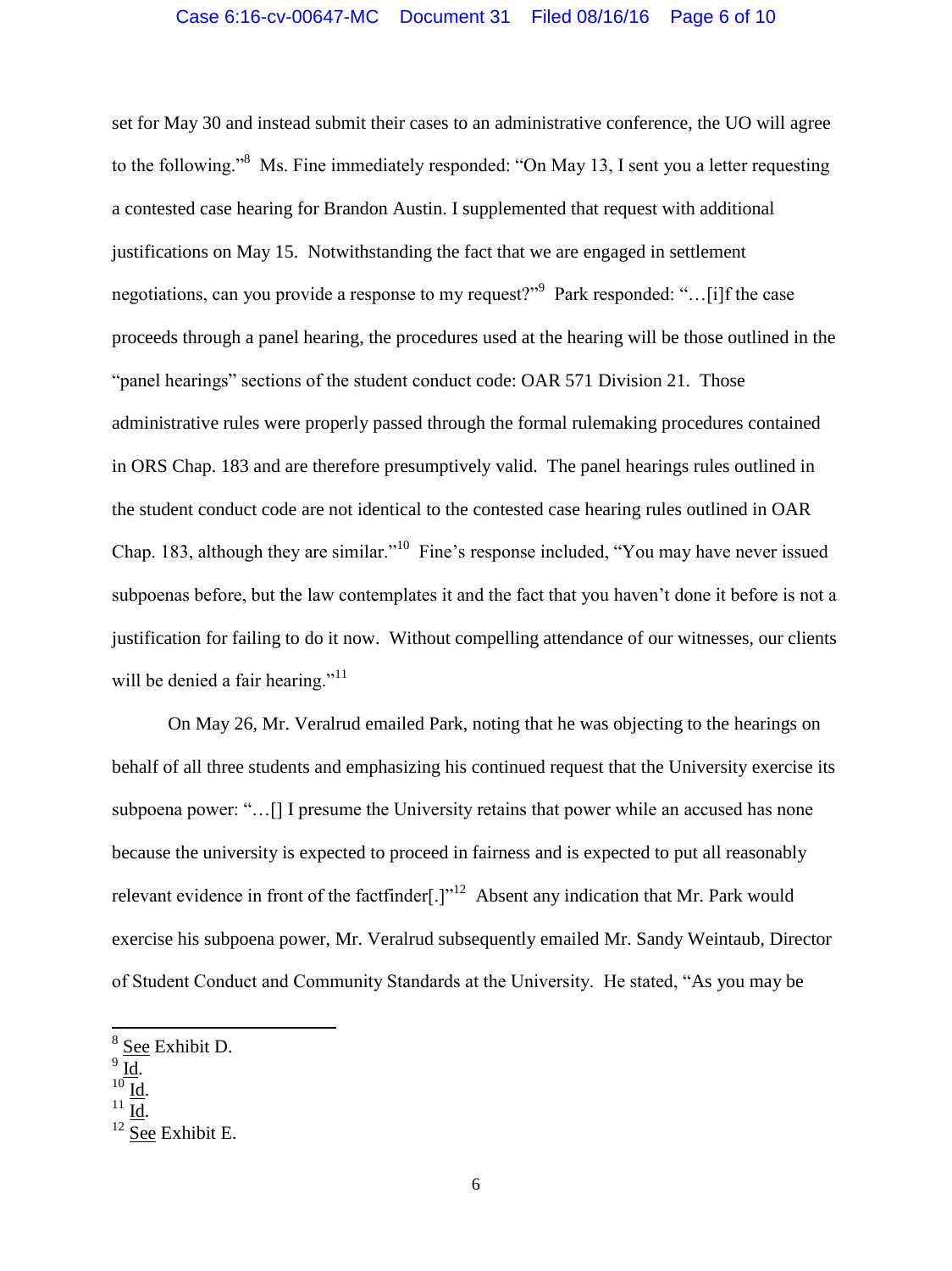#### Case 6:16-cv-00647-MC Document 31 Filed 08/16/16 Page 7 of 10

aware, Doug Park has denied (I think) our request to issue subpoenas for various relevant witnesses as provided for by rule…I'm requesting that you ask the University to use the subpoenas requested in fulfilling [the obligations of another rule]. If you don't agree and without waiving any claim of right to the subpoenas, I then request that notices of required appearance be sent to those same witnesses and that we be able to submit the request to the chair so he can consult with you."<sup>13</sup> The other attorneys joined in this request. Without the process required, Mr. Austin signed the choice form one week later on June 3, 2014.

As this colloquy demonstrates, the choice was not a choice at all. It was prejudging, cornering, and compelling of three teenagers by a powerful university bent on providing no due process.

## **III.**

# **This Improper Series of Events Require This Case to Move Forward to the Discovery Phase.**

By the end of this three (3) week game of hide-the-ball on the part of the University administration, the Court is left with more questions than answers.<sup>14</sup> *What email communications occurred between administrators around this time? What, if any, counseling or intervention was provided to guide the boys? What percentages of cases go to panel and what percentage to hearing? What if any efforts are made on the part of the school to influence this choice? Was the choice design a willful attempt to evade the mandates of Due Process? What percentages of claims proceed to each stages of the "process" and what percentage of those claims result in findings of "guilt"? Was this information available to the students in any way? More specifically, has there ever been a single case in which group sexual activity occurred between three (3) female and one (1) male student and the university proceeded on a lack of* 

 $13$  See Exhibit F.

 $14$ <sup>14</sup> These questions and answers directly implicate our Title IX claim.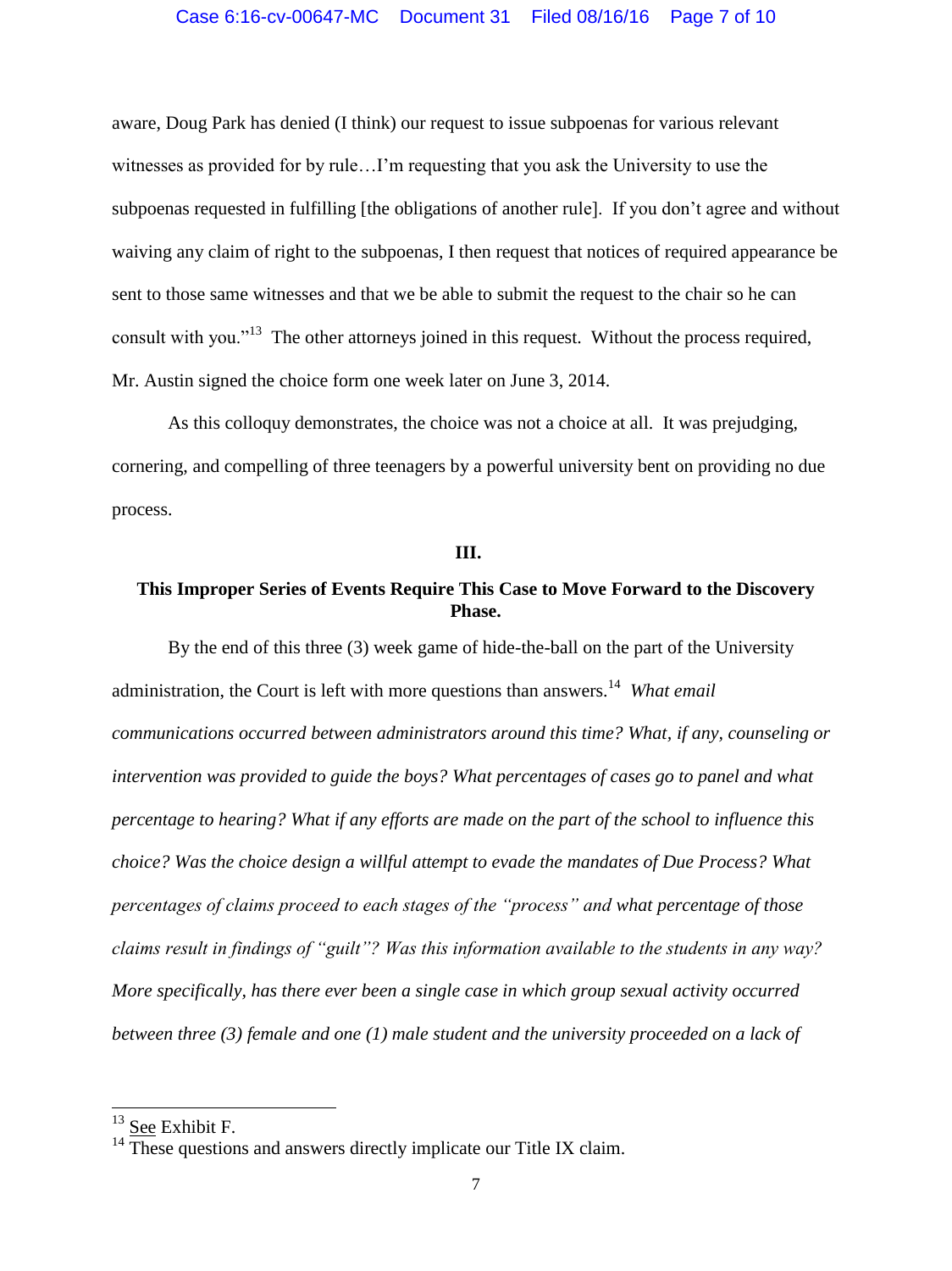#### Case 6:16-cv-00647-MC Document 31 Filed 08/16/16 Page 8 of 10

*explicit consent theory on behalf of the male student? Has there ever been a single case in which a male student claimed of lack of explicit consent and had his claim treated in the same manner?*

Furthermore, the discovery process would reveal how the named defendants, who run the University, influenced the panel after the University committed itself publicly to the side of the accuser so quickly after the alleged incident.<sup>15</sup> These lingering questions are why motions to dismiss at this stage are governed by a lenient pleading standard, which allow cases to proceed to discovery. In this context, even greater leniency should be applied. Unlike, by comparison, a 42 U.S.C. § 1983 Civil Rights case where Plaintiffs are typically armed with police reports, case files from criminal cases, Freedom of Information Act (FOIA) results, and media-generated information to assist in drafting a complaint, here, Plaintiffs are left with the black box that is the University's improper process.

## **CONCLUSION**

Under the circumstances of the case, the boys with their education, scholarship and future in the balance were left with effectively no real choice and forced into a more deficient process. The issue of whether they had a knowing and voluntary choice between the procedures is purely factual and cannot be decided at this stage. This leaves the Court to evaluate, not the decision of the panel, but rather the deficient process of reading police reports into the record.<sup>16</sup> As the Court is aware, police reports have long been held as inherently unreliable documents when determining culpability, especially in the context of domestic allegations without an iota of

 $\overline{a}$ 

 $15$  The concerns of the defendants over discovery also miss the mark. This will not lead to endless litigation. It will lead to positive change.

 $16$  This is especially true given the District Attorney's office's decision to decline prosecution after having an opportunity to evaluate these reports. The University's process of accepting the police report, while knowing that there had to be concerns regarding its veracity, is problematic. It is curious that the university would receive the untested police reports knowing that the District Attorney's office certainly did not give them credence and without any explanation as to why.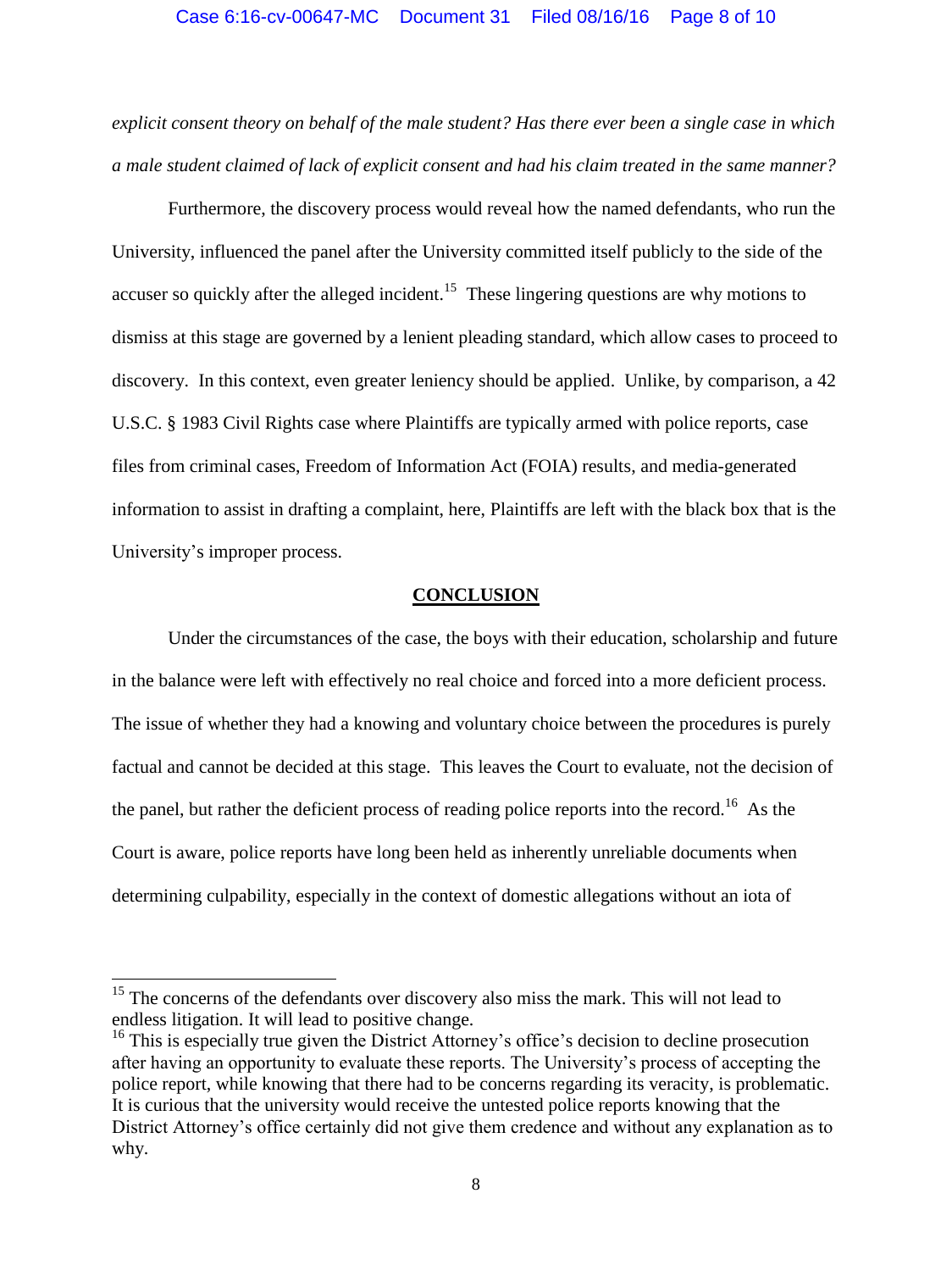corroboration.<sup>17</sup> The University did not care. Fortunately, the Constitution and applicable law demand more.

We have met our pleading requirements and this case should proceed. We thank the

Court for its continued courtesies.

Dated: Tuesday, August 16, 2016 Respectfully submitted,

l

By:

s/Alex Spiro Alex Spiro, Esq. Brafman & Associates, P.C. 767 Third Avenue, 26<sup>th</sup> Floor New York, NY 10017

*Attorney for Plaintiffs Dominic Artis and Damyean Dotson*

 $17$  Fed. R. Evid. 803(8) provides, in pertinent, that reports of public offices setting forth matters observed pursuant to duty imposed by law as to which matters there was a duty to report, excluding, criminal cases matters observed by police officers and other law enforcement personnel, are exceptions to the rule precluding hearsay unless the sources of information or circumstances *indicate lack of trustworthiness* (emphasis added). Fed. R. Evid. 803(8); Hill v. Rolleri, 615 F.2d 886 (9th Cir. 1980) (the trial court committed harmless error when admitting a police report containing statements made by one driver in an automobile accident case); United States v. Pena-Guitierrez, 222 F.3d 1080 ( $9^{th}$  Cir. 2000) (law enforcement reports conducted in a criminal investigation are inadmissible under Rule 803(8)).